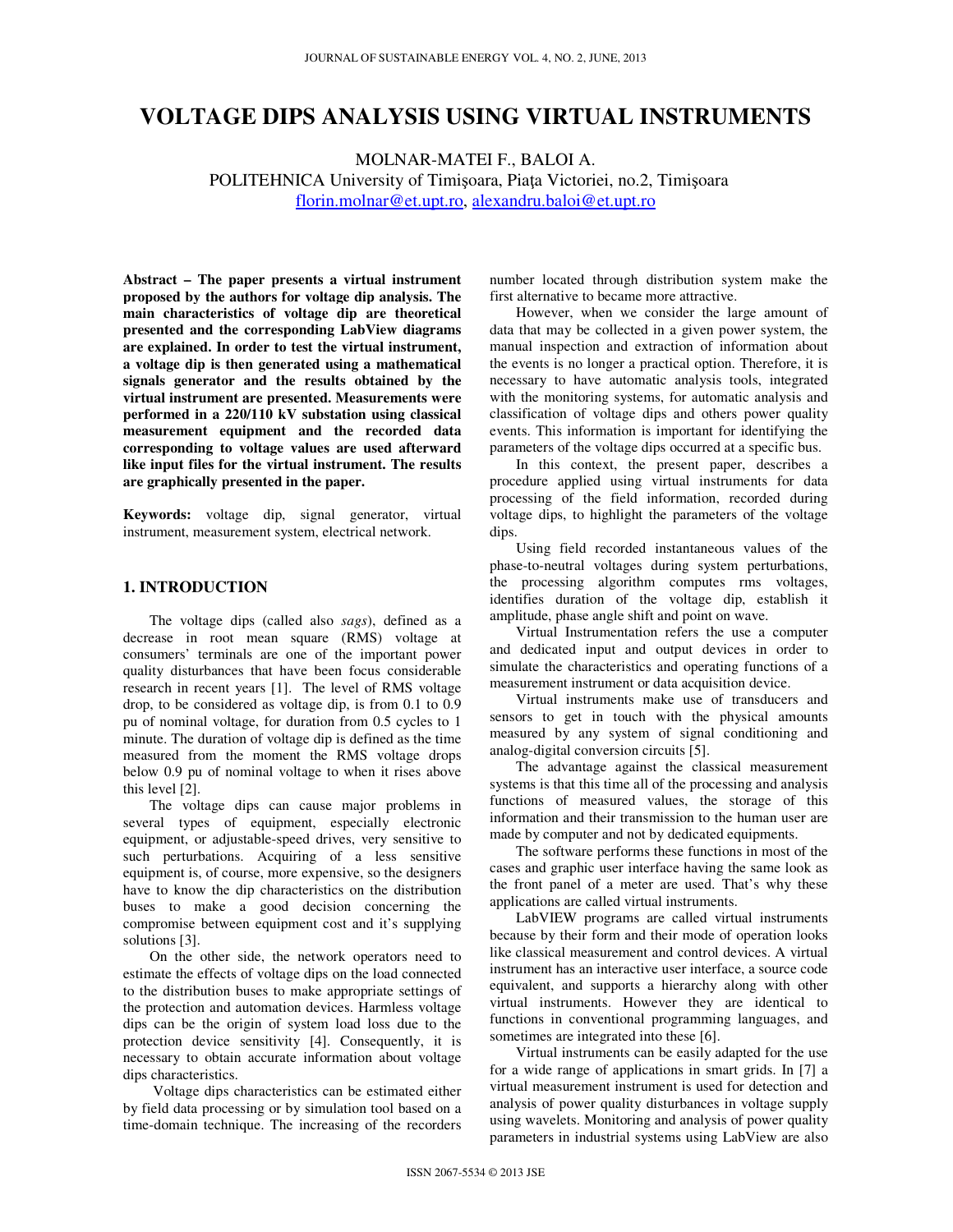presented in [8] and [9].

This paper presents a virtual instrument realized by the authors for voltage dip analysis and is organized as follows: Section 2 proposes the structure of the virtual instrument based on the theoretical approach of voltage dip analysis, Section 3 presents a testing procedure of the virtual instrument using a voltage dip generated by a signal generator, Section 4 presents a study case for a voltage dip recorded in an electrical substation, while Section 5 reports the conclusions.

## **2. VIRTUAL INSTRUMENT DESIGN FOR VOLTAGE DIP ANALYSIS**

The following is the algorithm used to voltage dips analysis and the software solution developed in LabView.

Residual voltage is the main characteristic of a voltage dip and it represents the minimum value of the voltage RMS during the dip [10]. The following method is used for the voltage RMS determination.

The power voltage is sampled N times/cycle which results in a sampling frequency of *50\*N* Hz. The RMS voltage is computed using (1).

$$
V_{RMS}(k) = \sqrt{\sum_{i=k-N}^{N} (v(i))^2}
$$
 (1)

Here,  $v(i)$  is the  $i^{th}$  sample (one of the last  $N^{th}$ samples). The last *N* samples are used to compute the actual RMS voltage. Consequently, a three-phase system triples the work to be done.

The duration of a voltage dip is the time in which the voltage is below a threshold [10]. In some cases it can be used two thresholds: one for dip starting (typically 90% of nominal voltage) and one for dip ending (typically 92% of nominal voltage).

For voltage dip analysis is first to determine the RMS value of the voltage for each signal period available depending on sampling rate. RMS values so determined are then reported to the RMS value of the rated voltage. LabView diagram for this sequence program is presented in Fig.1.



**Fig.1. RMS voltage computing** 

Two important characteristics of voltage dip are the *amplitude* and *duration* of the dip. The corresponding computing procedure in LabView is presented in Fig.2.

To detect the main characteristics of voltage dip, first it must to be used a trigger to detect the start and the end of the dip. The trigger uses two thresholds: one for dip starting (90% of nominal voltage) and one for dip ending (92% of nominal voltage). By "Dip begin" and "Dip end" was determined the number of samples recorded during voltage dip. The number of samples recorded during the dip is divided to the sampling rate in order to obtain the dip duration. The "Dip amplitude" represents the minimum RMS voltage between "Dip begin" and "Dip end".



**Fig.2. Amplitude and duration computing** 

One of the particularities of the waveforms during voltage dip is *phase shift*, term used in [10], [11] (other authors [12] use the term *phase angle jump*). Through the phase angle jump it is understood the difference between the phase angle before and during the dip.

In order to determine the phase angle jump, a sinusoidal signal with the same initial phase and frequency of the signal acquired is generated using LabView. Is then determined the phase shift between the two signals throughout the analysis. The procedure for determining the phase shift, shown in Fig.3, consider in which quadrant is placed each of the two phasors. Considering that in LabView the phasors gets values in the domain [-360 deg.  $\div$  360 deg], the voltage phasors are brought in the domain  $[-180 \text{ deg.} \div 180 \text{ deg.}]$ , according to generally accepted convention.

To compute the difference between the two signals we need to treat some particular cases. For example a particular case appear when the two signals are around 180 deg and one of them has a positive value (175 deg) and the second has a negative value (-175 deg). In this situation we need to adapt the computation process to obtain the correct result. All particular cases are treated by the mathematical model described in Fig.4.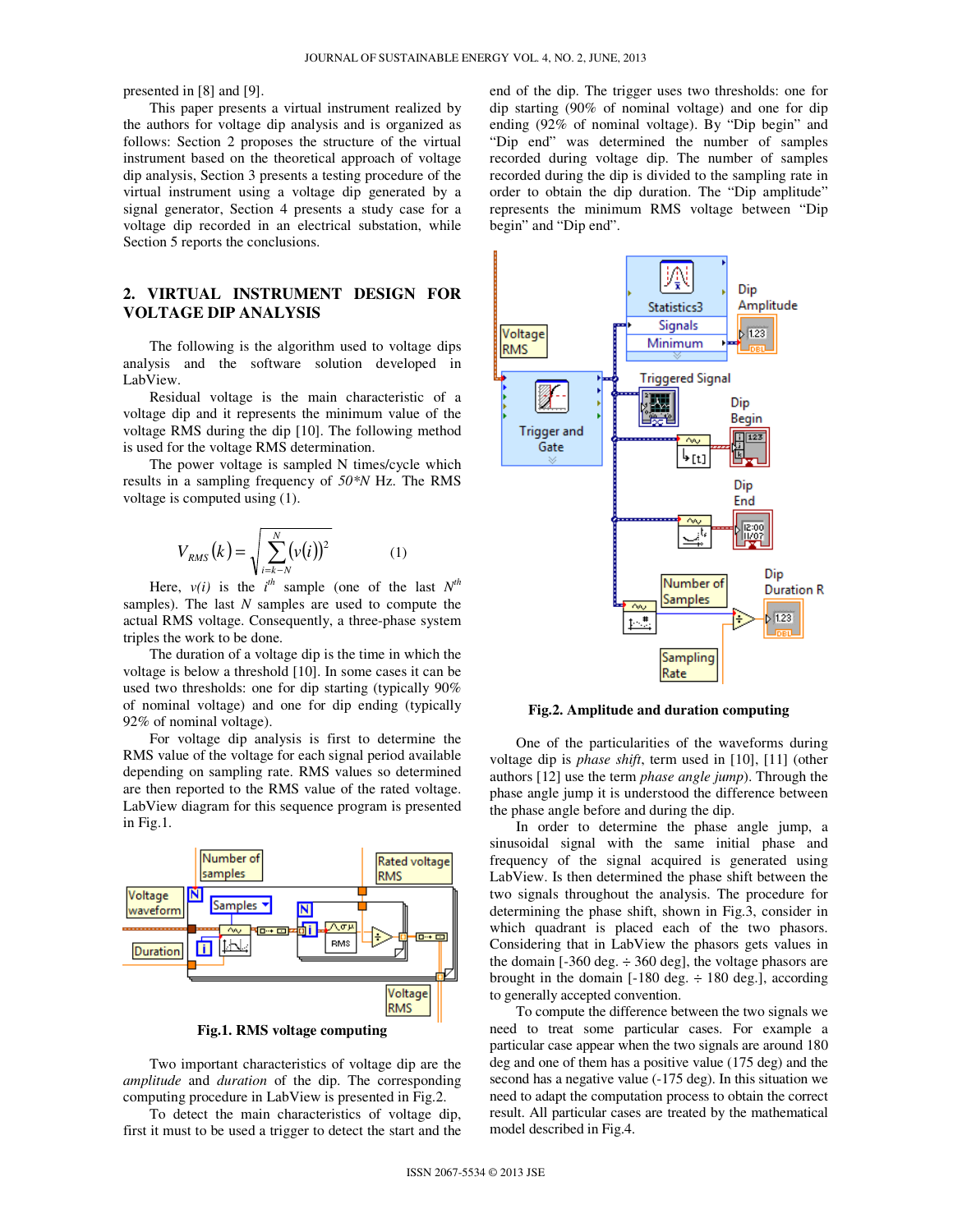

**Fig.4. Mathematical function for phase angle jump correction** 

Another important parameter of the waveform is the *point on wave*, which represents the moment on the waveform when appears or ends the dip. In some materials [13] the authors considered that this parameter should be used to compute the voltage dip duration. Fig.5. presents the point on wave computing proposed in LabView. It's quite simple to detect the point on wave using a triggering system on the frequency measurement. Considering that the frequency is computed on the last cycle, the result must be respectively adjusted. This method can be used only when the voltage dip was clearly detected because the frequency can vary from many other reasons. In order to be sure that there is a voltage dip, the signal "Voltage Waveform" from Fig.5 it's collected from a buffer.



**Fig.5. Point on wave computing** 

#### **3. VIRTUAL INSTRUMENT TESTING**

In order to test the virtual instrument proposed above, a signal generator for voltage dip was used [14].

The mathematical description of the practical

problem could be summarized as follows: given the characteristics of the two phases (amplitudes  $A_I$  and  $A_2$ , frequency  $f$ , phase shift  $\varphi$ ), construct a continuous function that describes the voltage dip that occurs between the timestamps  $t_1$  and  $t_2$ .

The mathematical model used is composed by 5 different equations. The first and the last equation describe the voltage waveforms for the normal operating condition (ante-perturbation and post-perturbation). The second and the fourth equations describe the transition segments between the normal operating conditions and the voltage during the dip. The third equation describes the voltage waveform during the dip.

$$
y(t) = \begin{cases} A_{1} \cdot N(t) \cdot \sin(2\pi ft) & , t \leq t_{1} \\ N(t) \cdot j_{1}(t) \cdot \frac{Y_{2}(t_{1} + \theta) - Y_{1}(t_{1})}{j_{1}(t_{1} + \theta) - j_{1}(t_{1})} & t_{1} < t \leq t_{1} + \theta \\ A_{2} \cdot N(t) \cdot \sin(2\pi ft + \varphi) & , t_{1} + \theta < t \leq t_{2} \\ N(t) \cdot j_{2}(t) \cdot \frac{Y_{1}(t_{2} + \theta) - Y_{2}(t_{2})}{j_{2}(t_{2} + \theta) - j_{2}(t_{2})} & t_{2} < t \leq t_{2} + \theta \\ A_{1} \cdot N(t) \cdot \sin(2\pi ft) & , t_{2} + \theta < t \end{cases}
$$

Finally, the complete formula of the noise can be obtained using (2). In this relation is considered that the waveform is affected by noise composed from both solutions presented.

$$
N(t) = 1 + \sum_{i} \frac{A_{in}}{A_1} \cdot \sin(2\pi f_{in} t + \varphi_{in}) +
$$
  
+ 
$$
\frac{A_n}{A_1} \cdot \prod_{i} \sin(2\pi f_{in} t + \varphi_{in})
$$
 (2)

This noise is composed by two different models (the two members of the sum). The first one represents a harmonic distortion, modelled as a sum of sine waves of given amplitude *Aih* (which is a fraction of the amplitude of the normal regime), given frequency *fih* and given phase shift  $\varphi_{ih}$ . The second member is composed by overlap of multiple distinct sinusoidal signals, having a common amplitude  $A_{1n}$  and having a given frequency  $f_{in}$ and phase shift φ*jn*.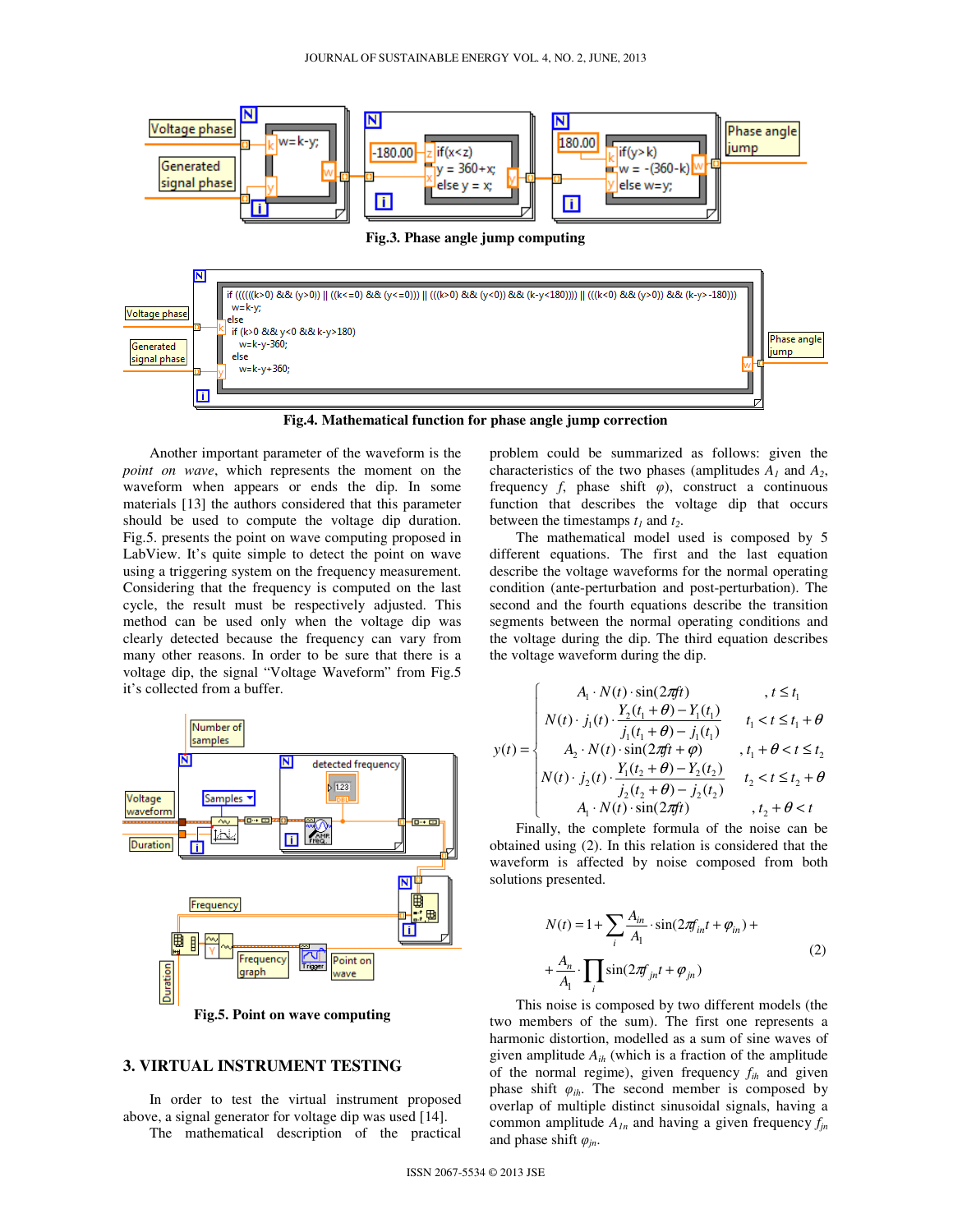As it can be remarked from Table I, in order to test the virtual instrument, it was generated a voltage dip having the following characteristics: the dip amplitude is 0.5 u.r., the dip duration is 346 ms  $(t_2-t_1+\theta)$ , and phase angle shift is 15 deg ( $\varphi$  in Table 1).

**Table 1. The values of the parameters for the voltage dip generated to test the virtual instrument.** 

| Parameter      | <b>Value</b> | <b>Parameter</b> | <b>Value</b> |
|----------------|--------------|------------------|--------------|
| $A_I$          | 89653        | timestep         | 0.0001       |
| A <sub>2</sub> | 0.5*89653    |                  | 0.001        |
|                | 50           | $A_{1h}$         | 2689         |
| φ              | Pi/12        | $A_{2h}$         | 2689         |
| $t_I$          | 0.207        | $A_{3h}$         | 2689         |
| $t_2$          | 0.552        | $f_{lh}$         | 150          |
| $A_{ln}$       | 896          | $f_{2h}$         | 250          |
| $f_{ln}$       | 123          | fзh              | 350          |
| $f_{2n}$       | 1063         | $\varphi_{1h}$   |              |
| $\varphi_{1n}$ | 0.5          | $\varphi_{2h}$   | 3            |
| $\varphi_{2n}$ | 1.5          | $\varphi_{3h}$   | 2            |

When virtual instruments are used, the results are shown by an interface which is called front panel. Many display possibilities are available in LabView, but, for our application, the most practical is the graphic display.

Fig.6 presents the voltage waveform generated by the mathematical signal generator in order to test the virtual instrument. The voltage corresponds to a phase to neutral voltage of a three phase level 110 kV.



**Fig.6. Generated voltage waveform** 

The voltage RMS corresponding to the generated signal is computed using (1) and is presented in Fig.7.



The value of the RMS voltage during the dip is 0,5 u.r., for the generated signal (Table 1), but on the zoom

presented in Fig. 8, it can be seen a very small difference (about 0.1%) due to the noise that affect the signal. So we can say that the instrument can be used in noisy environment.



**Fig.8. Zoom on the voltage dip RMS** 

The voltage dip duration from LabView is 351.5 ms, and the generated voltage sag duration is 346 ms. The difference is due to the fact that in LabView the voltage dip duration is computed as the difference between the moment when the RMS decreases below 0.9 and the moment when the RMS increases over 0.92.

The phase shift of the signal due to the perturbation is 15.05 deg computed as difference between the voltage phases before and during the perturbation. This value can be observed on the phase graph for the dip duration in Fig. 9. For a better observation a zoom is presenting in Fig. 10. This value almost is identical with the value  $(\varphi)$ indicated in Table 1.



**Fig.9. Phase shift** 



The point on wave is found using a trigger on the frequency graph. For this example the frequency is exactly 50 Hz during the normal operating conditions and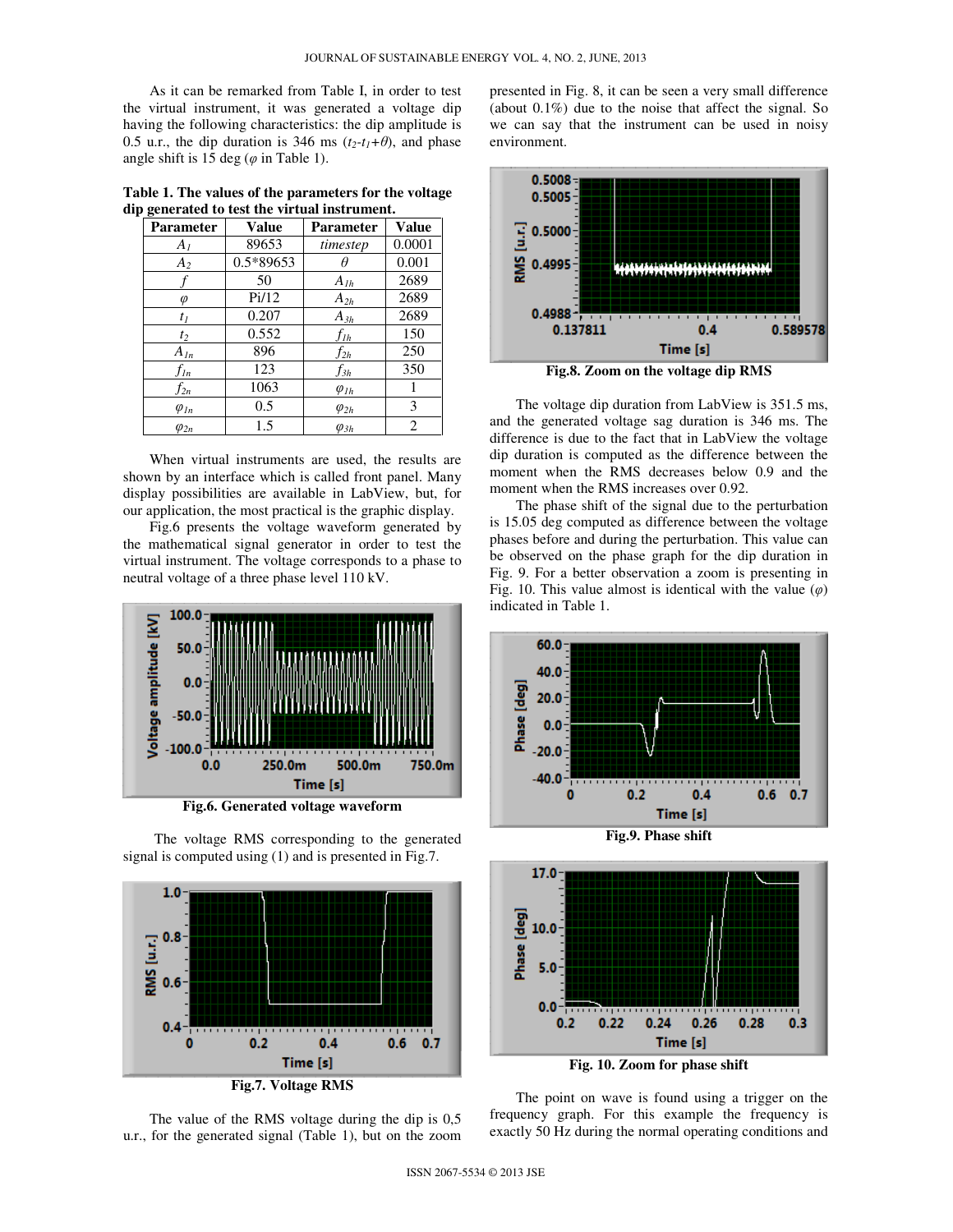also during the dip (Fig. 11). Thus, a threshold value of 2% (49 Hz or 51 Hz) can be chosen and the corresponding point on wave is detected, Fig.12.





**Fig. 12. Zoom for point on wave** 

As it observed in the case presented above, the virtual instrument operates correctly. In these conditions, the next paragraph will use this tool to determine the parameters of a voltage dip recorded in reality.

## **4. CASE STUDY**

Measurements were performed at the secondary side of a voltage measurement transformer from a 220/110 kV substation. For the virtual instrument described above, the file containing the recorded data is used like input file.

One of the voltage dips recorded by the measurement system during the monitoring period is analysed in this section. Voltage dip characteristics described above are presented. The voltage waveform containing the dip is presented in Fig. 13.





The RMS voltage corresponding to the recorded waveform is computed using (1) and is presented in Fig. 14. For this case we remark a voltage dip of about 0.7 u.r., the duration of the dip being of more than 1 sec.



Regarding the phase angle jump, in Fig.15 it's observed that there is a phase shift of about -20 deg., before the dip and during the dip.



**Fig.15. Phase shift** 

The point on wave is presented in Fig.16.



### **5. CONCLUSION**

First of all, the paper proves that virtual instrument represent a very useful tool for signal analysis. Virtual instrumentation refers the use a computer and dedicated input and output devices in order to simulate the characteristics and operating functions of a measurement instrument or data acquisition device. The advantage against the classical measurement systems is that this time all of the processing and analysis functions of